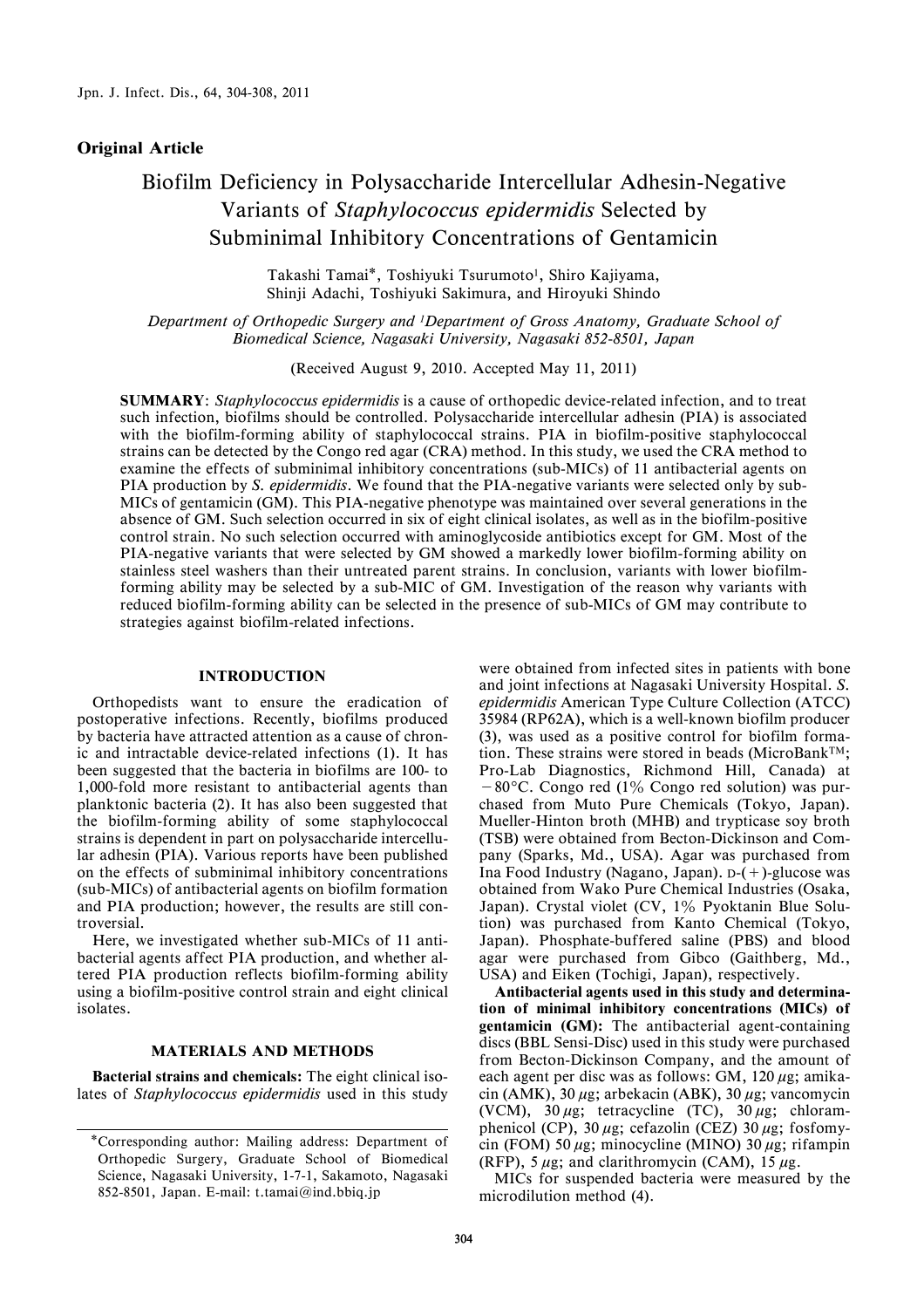Assessment of PIA production using the Congo red agar (CRA) method: PIA production was assessed using the CRA method as previously described (5). Briefly, colonies on blood agar were inoculated into 10 mL of TSB and incubated at  $37^{\circ}$ C for approximately 3 h  $(OD<sub>600</sub> = 0.2)$ . This culture was vortexed and then diluted 10-fold with PBS. Approximately 0.1 mL of the diluted suspension was dropped onto CRA plates  $(0.08\%$  Congo red, 2.1% MHB, 0.5% glucose, and 1.7% agar), the plates were briefly air-dried, and then the antibacterial discs were put in place. The plates were incubated at 37°C for 48 h and then incubated at room temperature for 24 h. PIA production was determined by macroscopic observation since PIA-negative variants form red colonies, whereas PIA-positive variants form black colonies (5). PIA-negative variants were used in the subsequent experiments.

Assessment of biofilm formation: The biofilm-forming ability of the PIA-negative variants was compared with that of their cognate parent strains using a previously described method (6). Briefly, colonies were inoculated in antibacterial agent-free TSB and incubated at 37°C for approximately 3 h (OD<sub>600</sub> = 0.2). Sterilized stainless steel washers (UW–0303–05; 6.0 mm diameter and  $0.5$  mm thickness, SUS304 quality containing  $18\%$ chrome and 8% nickel; Wilco, Tokyo, Japan) were im-

 $(G)$ 

mersed in these cultures for 10 min to allow bacteria to adhere. Subsequently, the bacteria adhering to the washers were incubated in fresh TSB at 37°C for 24 h with the adhered surface down in order to facilitate biofilm formation.

The washer to which the biofilms adhered was washed gently with PBS to remove the planktonic bacteria, and then dried with a drier for approximately 5 min to fix the bacteria to the washer. The biofilm adhering to the washer was stained with CV for 2 min, and then washed twice with PBS to remove the excess stain.

Eight areas (660  $\mu$ m × 480  $\mu$ m) of each washer were arbitrarily selected and full-color pictures were obtained using a digital optical microscope (VHX-100; Keyence, Osaka, Japan). The biofilm coverage ratio (BCR) was calculated as the ratio of the CV-stained area to total area of the washer. The color photograph was then converted to a grayscale TIFF image using Photoshop Elements 6 (Adobe Systems, San Jose, Calif., USA), and the BCR was measured with Scion Imaging software (Scion, Frederick, Md., USA). The data are presented as percentages and the mean  $\pm$  standard deviation (SD) of four replicates. The data were analyzed using Student's t test.

Assessment of revertants from serial passage of PIAnegative variants: PIA-negative variants underwent seri-

 $(I)$ 



Fig. 1. The effects of subminimal inhibitory concentrations (sub-MICs) of gentamicin (GM) on polysaccharide intercellular adhesin (PIA) production were assessed using Congo red agar (CRA) method. (A) ATCC 35984, (B) strain no. 1, (C) strain no. 2, (D) strain no. 3, (E) strain no. 4, (F) strain no. 5, (G) strain no. 6, (H) strain no. 7, (I) strain no. 8. PIA-negative variants grow as red colony on CRA. PIA-negative variants appeared around inhibitory zones for all strains, with two exceptions (B and C).

 $(H)$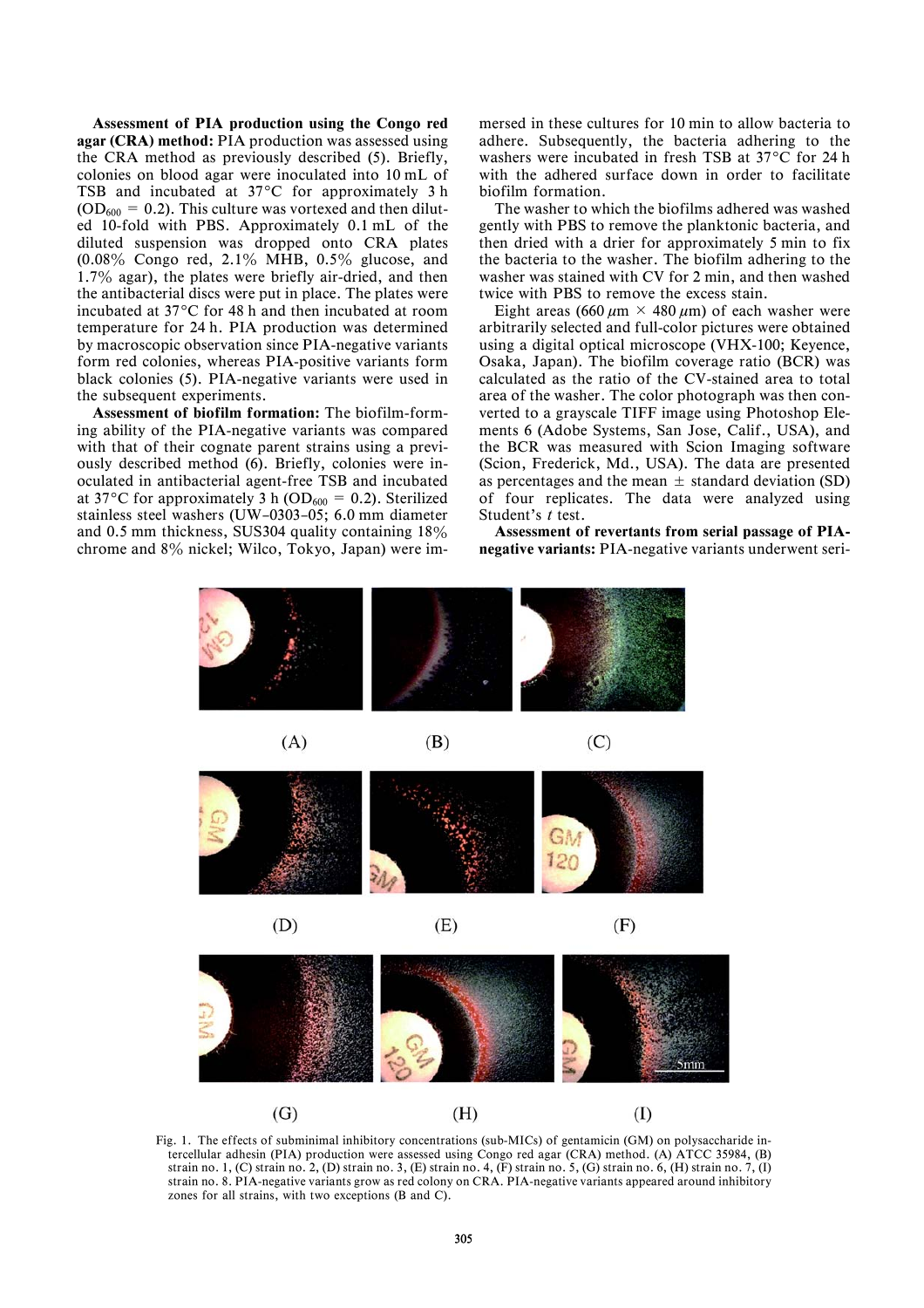al passage every 24 h in antibacterial-free TSB until PIA-positive prototypes (revertants) appeared (for a maximum of 2 weeks). The CRA method described above was also used to determine reversion. Revertants were identified when more than approximately  $10\%$  of the colonies that appeared were PIA-positive.

Sodium chloride (NaCl) (maximum,  $3\%$ ) has been reported to promote reversion of some variants (7). To assess the effect of NaCl, serial passages were performed using antibacterial-free TSB with  $0.5\%$  NaCl until reversion occurred (for a maximum of 2 days).

## **RESULTS**

PIA-negative variants appear at sub-MICs of GM: The MICs of GM against clinical strain No. 1, 2, 3, 4, 5, 6, 7, and 8 and strain ATCC35984 were  $\leq 0.5$ ,  $\leq 0.5$ ,

 $\geq 32, \geq 32, \geq 32, \geq 32, 16, \geq 32, \text{ and } 8 \mu\text{g/mL}, \text{respec-}$ tively. PIA-negative variants appeared around the GM inhibitory zone of neally all strains, with two exceptions (Fig. 1). In contrast, PIA-negative variants did not appear around the inhibitory zone of the other antibacterial agents used in this study (data not shown).

This PIA-negative phenotype was maintained in the absence of GM over several generations.

PIA-negative variants have impaired biofilm-forming ability compared with their cognate parent strains: The macroscopic images of CV-stained biofilms formed on stainless steel washers showed that the PIA-negative variant of ATCC35984 (Fig. 2B) had impaired biofilmforming ability compared with the parent strain (Fig. 2A). The PIA-negative variants of the clinical isolates also had macroscopically impaired biofilm-forming ability compared with the parent strains. The BCRs of





Fig. 2. Assessment of biofilm-forming ability of PIA-negative variants compared with that of the cognate parent strains using crystal violet (CV) staining of biofilms formed on stainless steel washers. The macroscopic images of the CV-stained biofilms formed on stainless steel washers showed that the PIA-negative variant (B) impaired the biofilm-forming ability compared with the parent strain of ATCC35984 (A). The biofilm coverage ratios (BCRs) were compared between the PIA-negative variants and the cognate parent strains derived from the PIA-positive control strain (ATCC35984) and clinical strains in which sub-MICs of GM selected PIA-negative variants (C).  $*P < 0.05$  compared with parent strains.  $*P < 0.01$  compared with parent strains.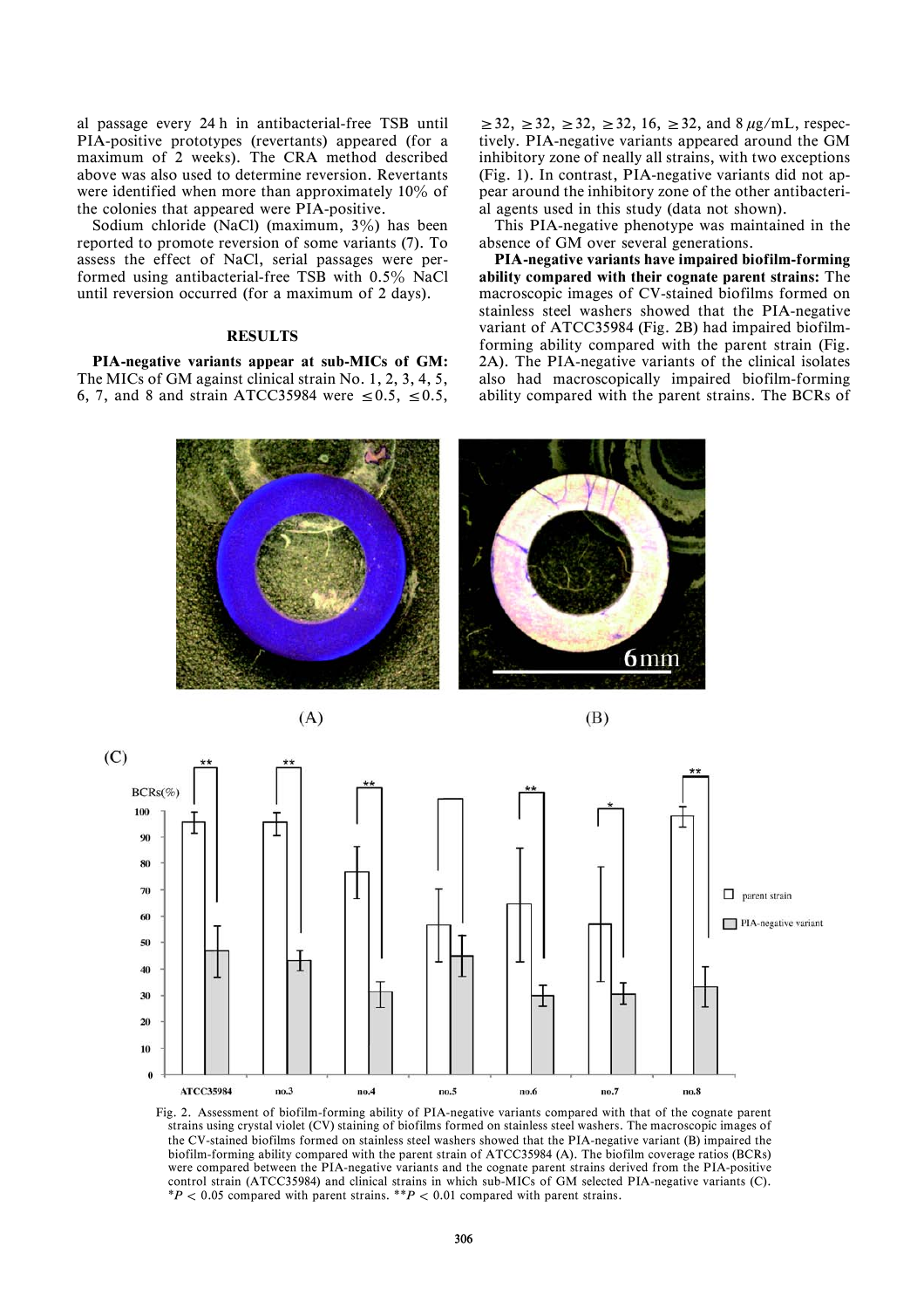the PIA-negative variants, except for No. 5, were significantly lower than those of their cognate parent strains, and the BCR of strain No. 5 also tended to be lower than that of the parent strain ( $P = 0.056$ ) (Fig. 2C).

PIA-negative variants reverted to the PIA-positive phenotype after serial passages; however, reversion was not promoted by NaCl: PIA-negative variants reverted to the PIA-positive phenotype after four or more passages. ATCC35984 reverted after 10 passages, No. 4, 5, 6, 7, and 8 reverted after 12 or 13 passages, and No. 3 reverted after four passages. NaCl did not promote the reversion of any strain tested in our study.

#### DISCUSSION

Although Rachid et al. previously reported that sub-MICs of GM had no effect on the expression of the ica genes that encode enzymes involved in PIA production (8), we found that PIA-negative variants were selected by sub-MICs of GM. It is unlikely that the PIA-negative variants are produced due to the action of Congo red at the concentration employed in the CRA method (9). Although the method used in our study is different from that used in their study, we confirmed that PIA-negative variants were selected by GM in the absence Congo red (data not shown). Therefore, we could not clarify the discrepancy between these studies; however, it was not dependent on the combination of GM and Congo red that we used.

The mechanism by which PIA-negative variants are selected by sub-MICs of GM is not fully understood; however, in a previous report by Ziebuhr et al., three possibilities were suggested. They classified naturally occurring PIA-negative variants into three groups. In the first group, the PIA-negative variants revert to the PIA-positive phenotype after only two serial passages or with the addition of NaCl, and expression of the ica operon is inhibited (7). In the second group, 9 to 12 serial passages are required for PIA-negative to PIA-positive reversion (7); this group includes phase variants proven to be caused by rearrangement of the ica operon (10,11). In the third group, reversion never occurs, and the ica operon is either completely or partially deleted (7). According to their classification, our variants might belong to the second group; however, gene arrangement was not confirmed, and further investigation is required.

The reason why PIA-negative variants were not obtained from two of the clinical isolates is unclear. However, the sensitivities of these strains to GM were higher (MICs  $\leq$  0.5  $\mu$ g/mL) than those of other strains. Therefore, for the two clinical isolates from which no PIA variant was selected, the antibacterial effect of GM may have been dominant to the PIA-negative variantselecting effect.

We also showed that most PIA-negative variants had significantly impaired biofilm-forming ability. Accordingly, our results suggest that the impaired biofilmforming ability of these variants may be due in part to the inhibition of PIA production.

Because inhibition of protein synthesis is the antibiotic mechanism of action for GM, we initially considered that inhibition of protein synthesis resulted in the selection of PIA-negative variants of the first group. It has also been reported that a protein synthesis inhibitor, CP, inhibited biofilm synthesis (12). However, our study showed that PIA-negative variants were not selected by CP or other aminoglycosides except GM. Therefore, the impaired biofilm-forming ability of our PIA-negative variants might be independent of protein synthesis inhibition. In addition, biofilm production is dependent on not only PIA production due to ica gene expression but also agr genes and other factors (13). Furthermore, ica-independent biofilm-forming strains have recently been reported (14). These complicated mechanisms might also contribute to the variation in biofilm-forming ability among our PIA-negative variants.

There was no significant difference between the BCRs of the parent strain and the PIA-negative variant of No. 5. We employed the BCR method because our laboratory is familiar with this method, and it is relatively reliable and reproducible (15). However, this method does not reflect the three-dimensional mass of biofilms, and thus it might have underestimated significant differences in biofilm-forming ability between the parent strain and the PIA-negative variant of isolate No. 5.

In conclusion, we reported that PIA-negative variants selected by sub-MICs of GM markedly impaired biofilm-forming ability. Our finding is clinically intriguing because biofilm formation frequently causes intractable infections. The mechanism underlying biofilm formation should be determined in order to provide effective anti-biofilm strategies against intractable infections.

Acknowledgments We are grateful to Katsunori Yanagihara (Division of Laboratory Medicine, Nagasaki University Hospital, Nagasaki, Japan) for storing and supplying strains.

Conflict of interest None to declare.

#### **REFERENCES**

- 1. Stewart, P.S. and Costerton, J.W. (2001): Antibiotic resistance of bacteria in biofilms. Lancet, 358, 135–138.
- 2. Gristina, A.G. and Costerton, J.W. (1985): Bacterial adherence to biomaterials and tissue: the significance of its role in clinical sepsis. J. Bone Joint Surg. Am., 67, 264–273.
- 3. Götz, F. (2002): Microreview Staphylococcus and bioflims. Mol. Microbiol., 43, 1367–1378.
- 4. Clinical and Laboratory Standards Institute (2009): Methods for dilution antimicrobial susceptibility tests for bacteria that grow aerobically; approved standard-8 ed. Document M7-A8. Clinical and Laboratory Standards Institute, Wayne, Pa.
- 5. Freeman, D.J., Falkiner, F.R. and Keane, C.T. (1989): New method for detecting slime production by coagulase negative staphylococci. J. Clin. Pathol., 42, 872–874.
- 6. Adachi, K., Tsurumoto, T., Yonekura, A., et al. (2007): New quantitative image analysis of staphylococcal biofilms on the surfaces of nontranslucent metallic biomaterials. J. Orthop. Sci., 12, 178–184.
- 7. Ziebuhr, W., Loessner, I., Krimmer, V., et al. (2001): Methods to detect and analyze phenotypic variation in biofilm-forming staphylococci. Methods Enzymol., 336, 195–205.
- Rachid, S., Ohlsen, K., Witte, W., et al. (2000): Effects of subinhibitory antibiotic concentrations on polysaccharide intercellular adhesin expression in biofilm-forming Staphylococcus epidermidis. Antimicrob. Agents Chemother., 44, 3357–3363.
- 9. Arciola, C.R., Campoccia, D., Gamberini, S., et al. (2002): Detection of slime production by means of an optimised Congo red agar plate test based on a colourimetric scale in Staphylococcus